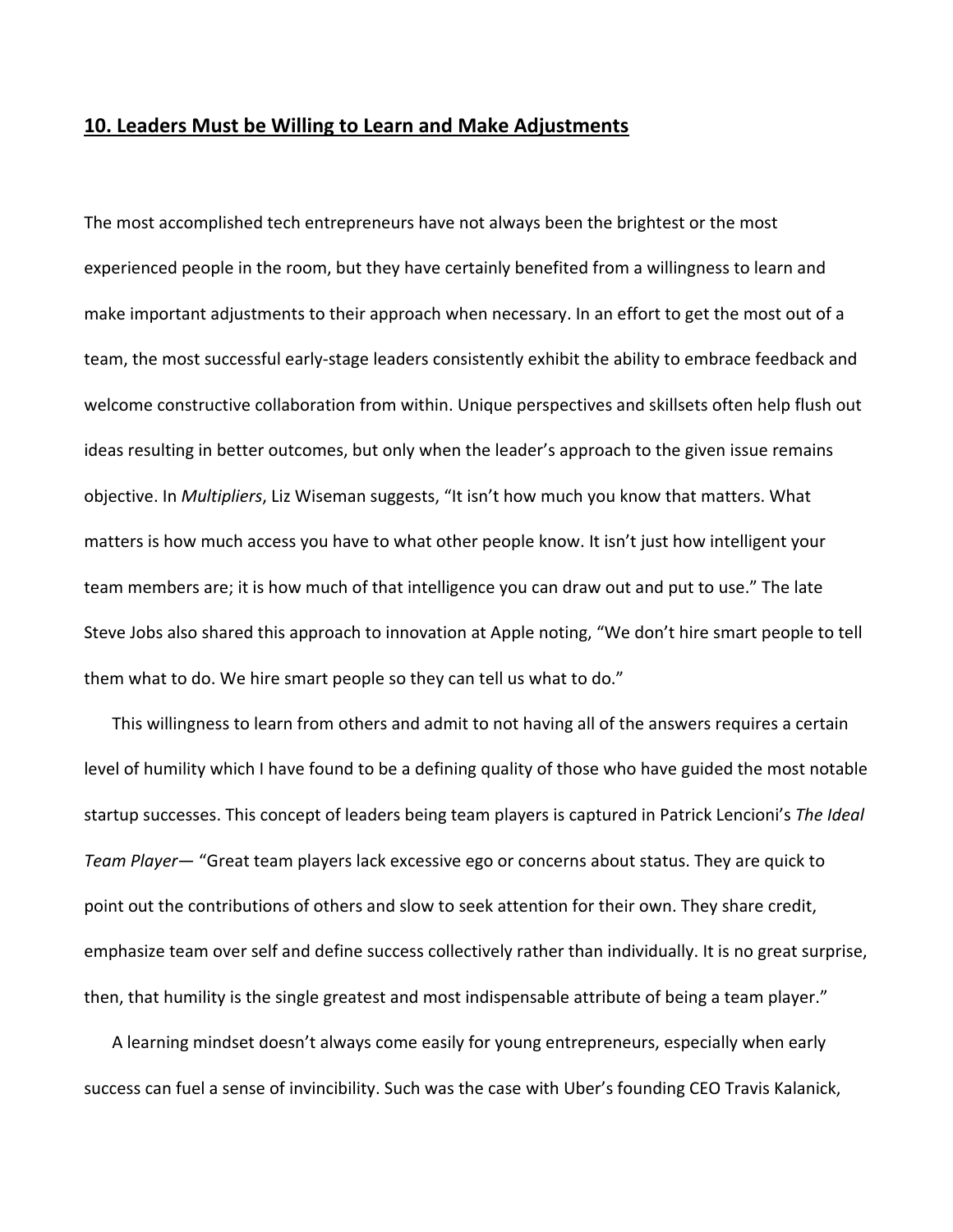whose edgy and often controversial approach to leadership landed the company in several precarious situations. In *Upstarts*, Brad Stone gives a detailed insight into the reckless culture that had emerged at Uber on his watch which resulted in the need for a major course correction at the highest level. "Even he [Travis Kalanick], as CEO of the most closely watched startup in the world, had to change his tone, become more self‐aware, and articulate the future Uber was rapidly creating with optimism and a whole lot more empathy." Unfortunately for Kalanick, his willingness to learn and make the appropriate adjustments to drive the necessary changes into the culture at Uber came too late. As the company moved to professionalize its image, he was replaced by Dara Khosrowshahi, a more experienced and polished leader with a pristine track record of success. By then, the company's valuation had swelled to 68 billion dollars in the private markets.

Even the most distinguished leaders suffer setbacks at times, but resiliency and a willingness to learn from those experiences adds to the credentials of the outliers. Angela Duckworth's book, *Grit*, examines a number of factors that set leaders and winners apart, things that are often difficult to measure or define. She references a conversation with JPMorgan Chase CEO Jamie Dimon, who details some of the qualities that make great leaders— "You have to learn to get over bumps in the road and mistakes and setbacks. Failures are going to happen, and how you deal with them may be the most important thing in whether you succeed. You need fierce resolve. You need to take responsibility. You call it grit. I call it fortitude." As so many accomplished leaders will attest, the most notable personal and professional growth comes through the experience gained from facing adversity. Warren Bennis in his book *On Becoming a Leader*, confirms "Some magic takes place in the crucible of leadership, whether a transformational experience like Mandela's years in prison, or a relatively painless